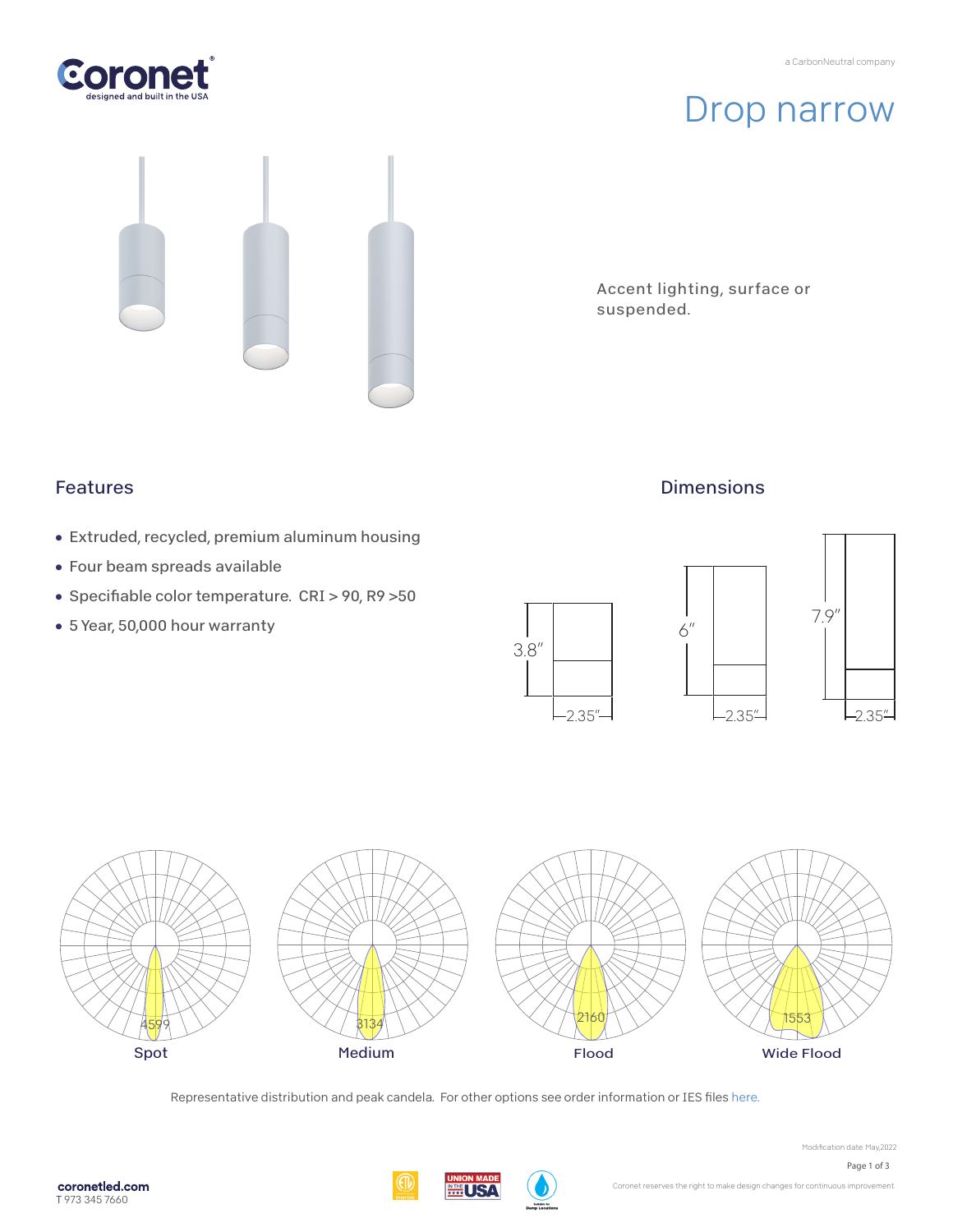

## Drop narrow

#### Ordering Information



Example:

DROP - N - 4" - 35 - UNV - DB - WFL - W - CP - NA - HEX

| $\mathbf{1}$<br><b>Fixture ID</b>                                                                       | $\overline{2}$<br>Length                                                                                            | <b>Color Temperature</b><br>$\mathbf{3}$                                                 | <b>Voltage</b><br>$\overline{\mathbf{4}}$             |
|---------------------------------------------------------------------------------------------------------|---------------------------------------------------------------------------------------------------------------------|------------------------------------------------------------------------------------------|-------------------------------------------------------|
| DROP-N                                                                                                  | $\frac{4^{\prime\prime}}{6^{\prime\prime}}$<br>$8^{\prime\prime}$                                                   | 27<br>2700K/90 CRI<br>$30\,$<br>3000K/90 CRI<br>35<br>3500K/90 CRI<br>4000K/90 CRI<br>40 | Universal (120/277V)<br><b>UNV</b>                    |
| 5 <sup>1</sup><br><b>Driver</b>                                                                         | 6<br><b>Beam Spread</b>                                                                                             | $\overline{7}$<br>Finish                                                                 | $\bf8$<br><b>Mounting</b>                             |
| $\mathsf{DB}^1$<br>Standard 0-10V1%<br><sup>1</sup> Driver is remote unless specifying 8" length option | 17° Beam; 7625 CBCP<br>21° Beam; 5059 CBCP<br>31° Beam; 2735 CBCP<br>SP<br>MED<br>FL.<br>50° Beam; 1854 CBCP<br>WFL | Black<br><b>BLK</b><br>W<br>White                                                        | $\mathsf{CP}$<br>Cable Pendant<br>SM<br>Surface Mount |
| $\overline{9}$<br><b>Circuit</b>                                                                        | 10 <br><b>Other Options</b>                                                                                         |                                                                                          |                                                       |
| <b>NA</b><br>None<br>Emergency Circuit<br><b>EMCKT</b>                                                  | <b>NA</b><br>None<br><b>HEX</b><br>Hex Louver                                                                       |                                                                                          |                                                       |

#### Performance

| Output <sup>1</sup> | Watts | Lumens |
|---------------------|-------|--------|
| Spot                | 17    | 1088   |
| Medium              | 17    | 1069   |
| Flood               | 17    | 1046   |
| Wide Flood          | 17    | 1253   |

Based on a typically configured 90 CRI, 3500K luminaire using one driver.

Custom outputs available. Please consult factory. For 4000K multiply by 1.05; for 3000K 0.96; for 2700K, 0.92.

### Technical Information



click [here o](https://coronetled.com/warranty-technical-info/)r scan QR code

Wiring diagrams, PoE and sensor details

Modification date: May, 2022

Page 2 of 3